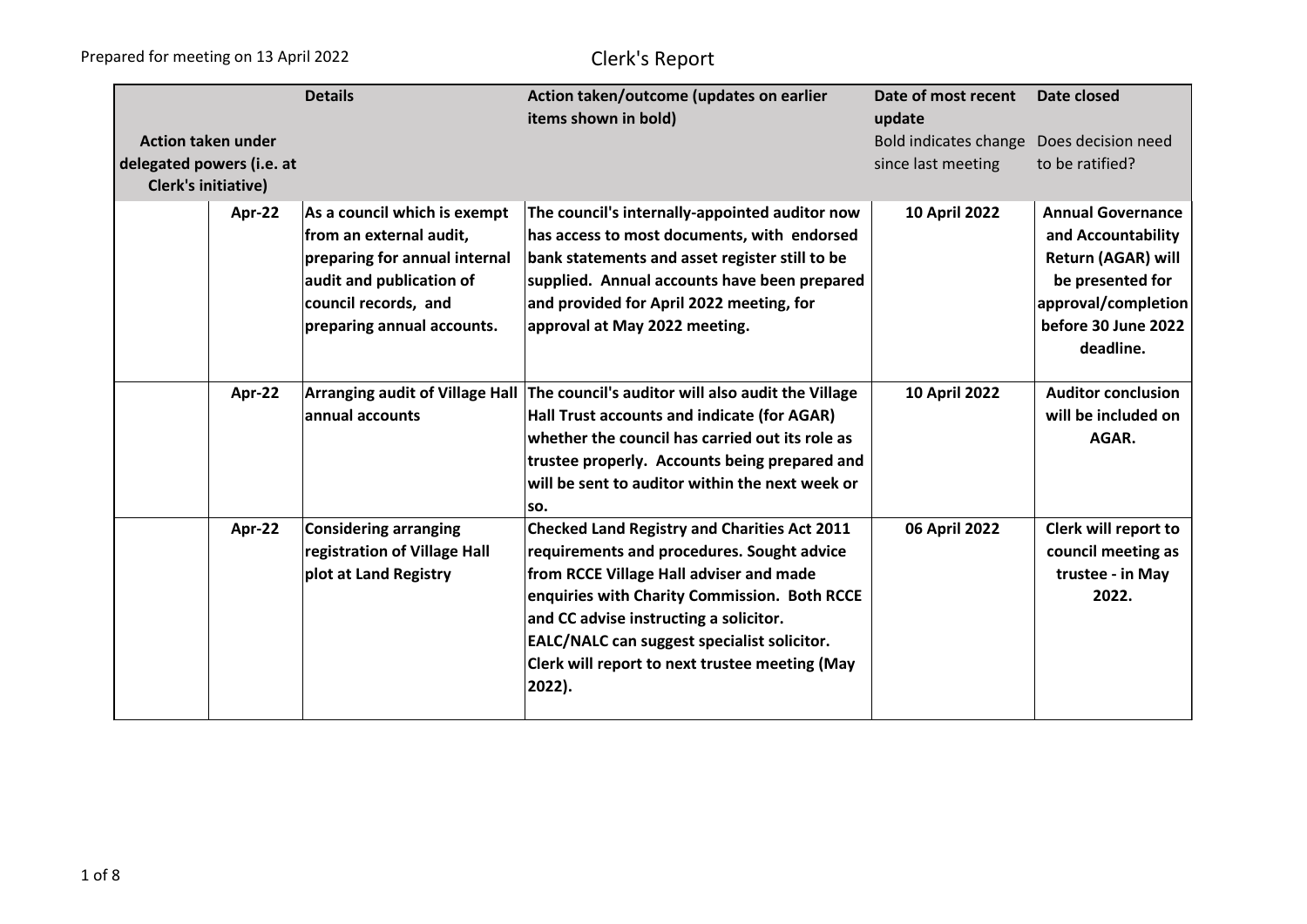|                            |               | <b>Details</b>                              | Action taken/outcome (updates on earlier<br>items shown in bold)                 | Date of most recent<br>update | Date closed             |
|----------------------------|---------------|---------------------------------------------|----------------------------------------------------------------------------------|-------------------------------|-------------------------|
| <b>Action taken under</b>  |               |                                             |                                                                                  | Bold indicates change         | Does decision need      |
| delegated powers (i.e. at  |               |                                             |                                                                                  | since last meeting            | to be ratified?         |
| <b>Clerk's initiative)</b> |               |                                             |                                                                                  |                               |                         |
|                            | Apr-22        | <b>Local Councils Liaison Group</b>         | Clerk attended on 23 March. See report to                                        | 01 April 2022                 | no                      |
|                            |               | meeting with UDC's CEO and                  | council meeting. Enquiries raised re                                             |                               |                         |
|                            |               | <b>Essex Highways officers and</b>          | maintenance of grass verges in parish and how                                    |                               |                         |
|                            |               | <b>ECC cabinet member for</b>               | to resolve uncertainty about the responsibility                                  |                               |                         |
|                            |               | <b>Highways</b>                             | for maintenance. Response circulated.                                            |                               |                         |
|                            | Apr-22        | <b>Financial transactions</b>               | National increase in clerk's pay rates                                           | 10 March 2022                 | Payment requires        |
|                            |               |                                             | implemented from 1 April 2021 in accordance                                      |                               | approval when made.     |
|                            |               |                                             | with clerk's contract of employment.                                             |                               |                         |
|                            |               |                                             |                                                                                  |                               |                         |
|                            | <b>Mar-22</b> | Clerk is involved in                        | Attended meeting with Cabinet Office officials to                                | <b>12 March 2022</b>          | <b>12 March 2022</b>    |
|                            |               | <b>Government Digital Service</b>           | discuss particular issues affecting Parish                                       |                               |                         |
|                            |               | survey/research about                       | Councils. Provided feedback on proposed new<br>advice on their website.          |                               |                         |
|                            |               | promotion and use of gov.uk<br>domain names |                                                                                  |                               |                         |
|                            | <b>Mar-22</b> | Tree opposite Old Vicarage                  | Tree Preservation order status checked - not                                     | <b>10 March 2022</b>          | <b>Approval of work</b> |
|                            |               |                                             | needing trimming, for safety of protected. UDC confirms council is free to raise |                               | needed.                 |
|                            |               | grass-cutting contractor                    | crown as recommended by contractor. Quote                                        |                               |                         |
|                            |               |                                             | obtained but considered too high.                                                |                               |                         |
|                            | <b>Feb-22</b> | New grounds maintenance                     | New contractor carried out first cut in March.                                   | 15 March 2022                 | On agenda 13 April      |
|                            |               | contractor required and                     | Cost (from either contractor) will exceed                                        |                               | 2022 for council        |
|                            |               | comparative quotes needed.                  | budget due to higher fuel costs and reduced                                      |                               | decision                |
|                            |               |                                             | work done in last 2 years.                                                       |                               |                         |
|                            |               |                                             |                                                                                  |                               |                         |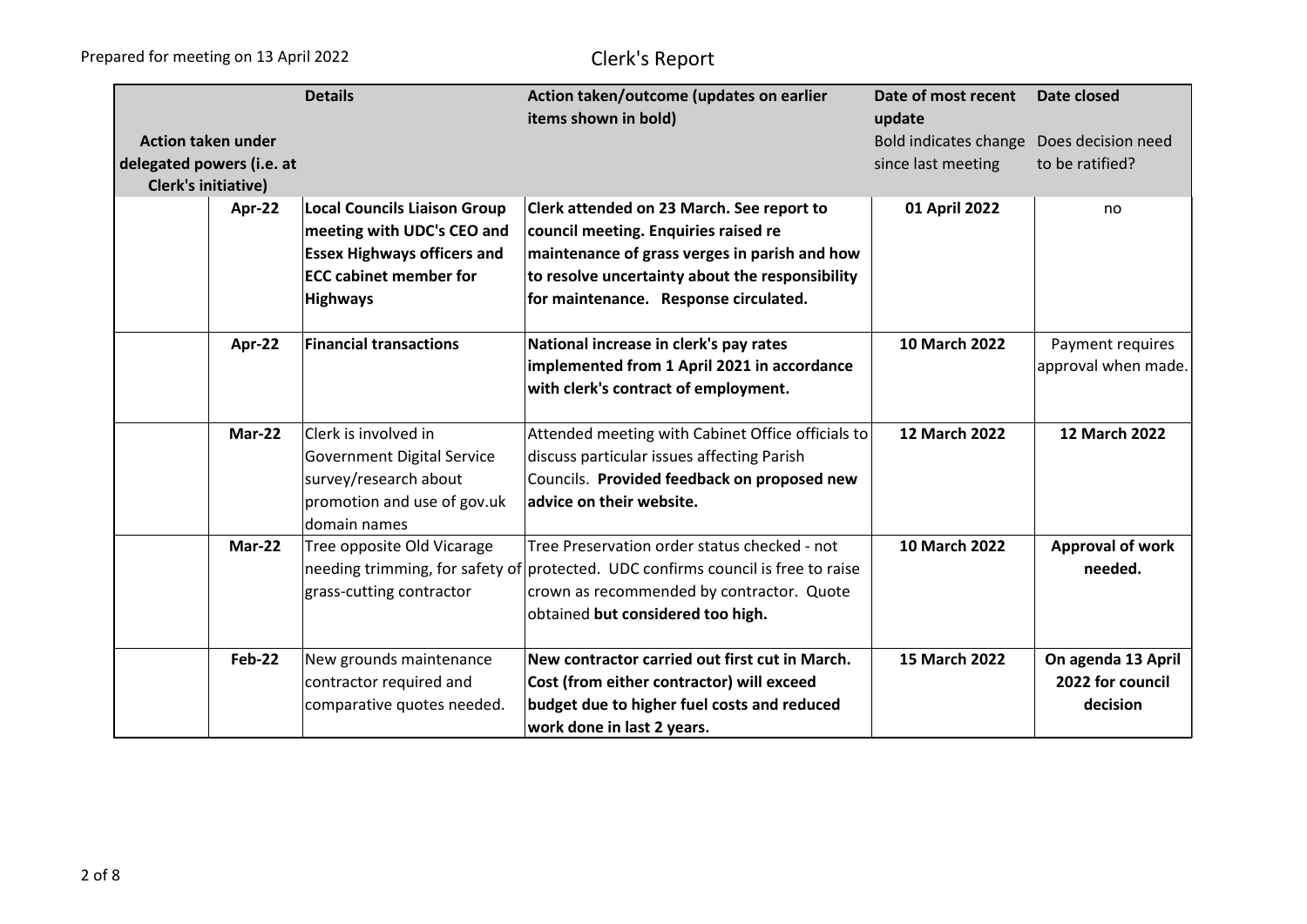|                                                                                      | <b>Details</b>                                                                                                                                                                                     | Action taken/outcome (updates on earlier<br>items shown in bold)                                                                                                                                                                                                                   | Date of most recent<br>update               | Date closed                                                                                                                |
|--------------------------------------------------------------------------------------|----------------------------------------------------------------------------------------------------------------------------------------------------------------------------------------------------|------------------------------------------------------------------------------------------------------------------------------------------------------------------------------------------------------------------------------------------------------------------------------------|---------------------------------------------|----------------------------------------------------------------------------------------------------------------------------|
| <b>Action taken under</b><br>delegated powers (i.e. at<br><b>Clerk's initiative)</b> |                                                                                                                                                                                                    |                                                                                                                                                                                                                                                                                    | Bold indicates change<br>since last meeting | Does decision need<br>to be ratified?                                                                                      |
| Feb-22                                                                               | Checking which areas of grass<br>are the PC's responsibility<br>and/or which should be cut by<br>PC contractor                                                                                     | Checked with owner of land adjoining Village<br>Hall regarding land with bench and trees next to<br>VH car park. Written confirmation of boundary<br>obtained.                                                                                                                     | 28 February 2022                            | 10 March 2022                                                                                                              |
| <b>Feb-22</b>                                                                        | Tree survey needed for safety<br>and health of trees on<br>common and possibly other<br>trees owned by council.                                                                                    | Ash trees on common susceptible to disease,<br>may need work. MWA Arboriculture quote is<br>£550 (plus VAT which is recoverable).                                                                                                                                                  | 03 March 2022                               | <b>Decision taken 10</b><br>March 2022 to<br>obtain expert report.                                                         |
| <b>Feb-22</b>                                                                        | Quotes for removing storm-<br>damaged willow tree on<br>Cherry Green common land                                                                                                                   | Three quotes obtained, waiting (at date of this<br>report) to see who can do the work soonest.<br>Tree surgeon chosen at cost of £420. Tree now<br>removed from resident's garden. Trunk remains<br>across a ditch on the common but not<br>obstructing drainage or use of common. | 03 March 2022                               | <b>Ratified (ie approved</b><br>in principle) 10<br><b>March 2022.</b><br>Charges are for<br>approval on 13 April<br>2022. |
| <b>Jan-22</b>                                                                        | Clerk asked Dept for Levelling<br>Up etc via local MP to enable<br>remote meetings as<br>government has taken no<br>action despite strong pressure<br>from local council sector<br>representatives | Official reply received: would need primary<br>legislation, parliamentary time would need to<br>be found for that, govt is still considering the<br>results of the consultation on remote meetings<br>held in mid-2021.                                                            | 01 March 2022                               | 10 March 2022                                                                                                              |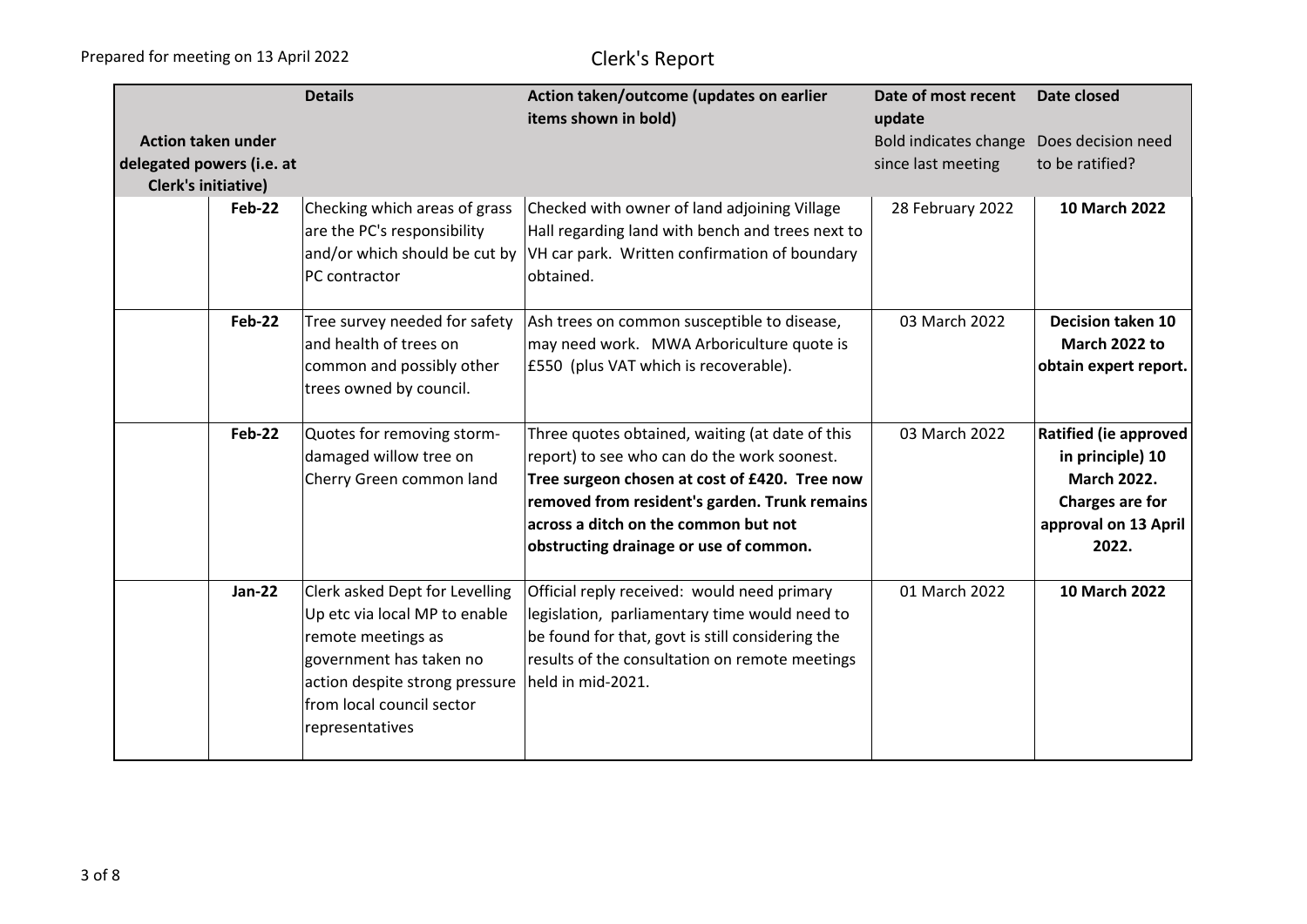|                            |                   | <b>Details</b>                    | Action taken/outcome (updates on earlier           | Date of most recent   | Date closed               |
|----------------------------|-------------------|-----------------------------------|----------------------------------------------------|-----------------------|---------------------------|
|                            |                   |                                   | items shown in bold)                               | update                |                           |
| <b>Action taken under</b>  |                   |                                   |                                                    | Bold indicates change | Does decision need        |
| delegated powers (i.e. at  |                   |                                   |                                                    | since last meeting    | to be ratified?           |
| <b>Clerk's initiative)</b> |                   |                                   |                                                    |                       |                           |
|                            | Aug-21            | Proposed creating Village Hall    | Terms of reference of working group drafted.       | 10 March 2022         | See below under 10        |
|                            |                   | working group to manage hall      | New NALC advice is to create committee. A          |                       | March 22 minute ref       |
|                            |                   |                                   | committee could be appointed at the Annual PC      |                       | 22/03-7.5                 |
|                            |                   |                                   | meeting in May, or sooner.                         |                       |                           |
|                            | <b>Jun-21</b>     | Tree warden has moved away.       | No one has yet volunteered to act as tree          | 10 March 2022         | <b>Decision to obtain</b> |
|                            |                   |                                   | warden. Decision taken to obtain expert report     |                       | report 10 March           |
|                            |                   |                                   | on tree safety/health - see minutes 10 March       |                       | 2022.                     |
|                            |                   |                                   | 2022, ref 22/03-7.2 below.                         |                       |                           |
|                            | $Mar-21$          | Bus shelters and other items      | Essex County Council asked parish council to       | 04 March 2021         |                           |
|                            |                   | on Highways land                  | apply for licences for both bus shelters and any   |                       |                           |
|                            |                   |                                   | other fixtures on the roadside, to be approved     |                       |                           |
|                            |                   |                                   | by county councillor for district. Not yet applied |                       |                           |
|                            |                   |                                   | for - clerk to complete                            |                       |                           |
| <b>Meeting</b>             | <b>Minute ref</b> |                                   | Action taken/outcome (updates on earlier           | Date of most recent   | Date closed               |
| date                       |                   |                                   | items shown in bold)                               | update                |                           |
| 10-Mar-22                  | $22/03 - 7.1$     | <b>Internal financial control</b> | Cllr Holt to compare bank statements with          | 10 March 2022         |                           |
|                            |                   | procedures                        | cashbook and report any discrepancy.               |                       |                           |
| 10-Mar-22                  | $22/03 - 7.2$     | A survey of the parish            | Clerk to obtain quotes in addition to the one of   | 10 March 2022         |                           |
|                            |                   | council's trees and those on      | £550 already received.                             |                       |                           |
|                            |                   | the common is needed.             |                                                    |                       |                           |
| 10-Mar-22                  | $22/03 - 7.3$     | Risk assessment shows that        | Clerk to prepare contingency plan for business     | 10 March 2022         | New plans to be           |
|                            |                   | revised documents are needed      | continuity in her absence; clerk to update         |                       | approved by council       |
|                            |                   | in a number of areas, as          | emergency plan as addresses etc have changed.      |                       | in due course.            |
|                            |                   | specified in the assessment.      | Issues relating to common to be discussed by       |                       |                           |
|                            |                   |                                   | council.                                           |                       |                           |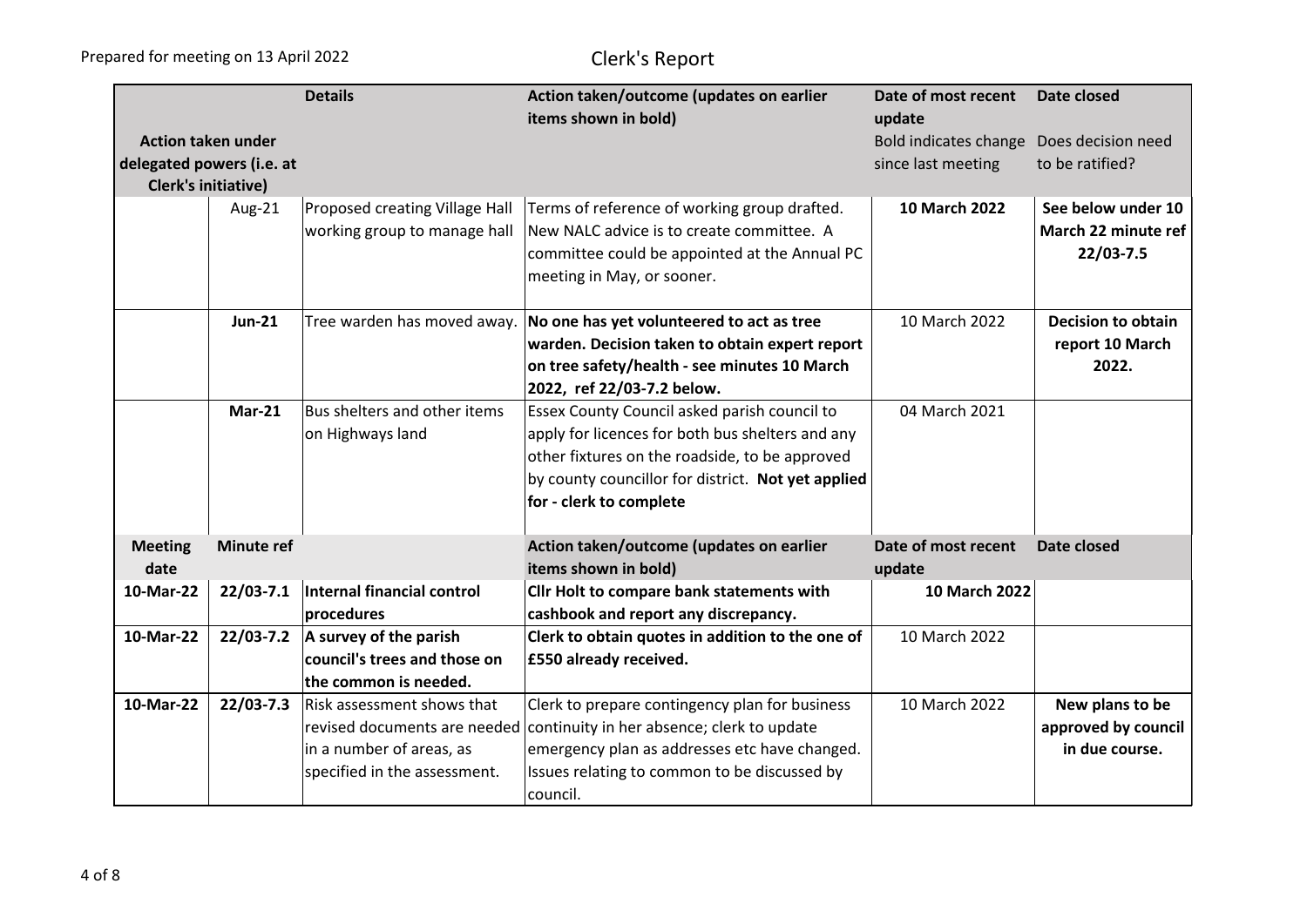| <b>Meeting</b> | <b>Minute ref</b> |                                      | Action taken/outcome (updates on earlier                             | Date of most recent  | Date closed          |
|----------------|-------------------|--------------------------------------|----------------------------------------------------------------------|----------------------|----------------------|
| date           |                   |                                      | items shown in bold)                                                 | update               |                      |
| 10-Mar-22      | 22/03-7.5         | <b>Village Hall management</b>       | Clerk to consider committee structure and                            | 10 March 2022        |                      |
|                |                   | structure                            | amendment to working group terms of                                  |                      |                      |
|                |                   |                                      | reference for decision at May 22 meeting                             |                      |                      |
| 10-Mar-22      | 22/03-7.7         | Obtain additional quote for          | Quote obtained 15 March 2022 and details                             | <b>16 March 2022</b> |                      |
|                |                   | grass-cutting etc                    | circulated. On agenda for 13 April 2022.                             |                      |                      |
| 10-Mar-22      | $22/03 - 7.8$     | Decide attendance at Local           | Clerk attending on 23 March. Representation                          | 10 March 2022        | 10 March 2022        |
|                |                   | <b>Council liaison meetings with</b> | at future meetings to be decided at meeting                          |                      |                      |
|                |                   | CEO of UDC, scheduled for 23         | immediately before the date (May, July and                           |                      |                      |
|                |                   | March, 6 June, 6 Sept and 15         | November respectively). To be on agendas                             |                      |                      |
|                |                   | <b>Dec</b>                           | accordingly.                                                         |                      |                      |
|                |                   |                                      |                                                                      |                      |                      |
| 10-Feb-22      | 22/02-7.6         | Find sources of help for the         | Clerk has requested advice from other clerks via                     | <b>25 March 2022</b> |                      |
|                |                   | <b>Neighbourhood Planning</b>        | EALC. No response except from other very                             |                      |                      |
|                |                   | process                              | small parishes wanted advice! See                                    |                      |                      |
|                |                   |                                      | Neighbourhood Plan item below.                                       |                      |                      |
| 10-Feb-22      | 22/02-7.7         | List of grants to be circulated      | Circulated in minutes, to be approved at 10                          | 23 February 2022     | <b>10 March 2022</b> |
|                |                   |                                      | March meeting                                                        |                      |                      |
| 10-Feb-22      | $22/02 - 7.8$     | To fix date for Annual               | Dates circulated.                                                    | 03 March 2022        | 10 March 2022        |
|                |                   | Assembly                             |                                                                      |                      |                      |
| 14/10/2021     | $21/10-7.8$       | Obtain quotes/obtain expert          | MWA will be providing report. Inspecting 3 or 4                      | 17 March 2022        |                      |
| and 10 Feb     | and 22/02-        |                                      | report on weeping willow tree March 22. Decision on schedule towards |                      |                      |
| 2022           | 7.4               | at Cherry Green                      | felling to be on May PC meeting agenda.                              |                      |                      |
|                |                   |                                      |                                                                      |                      |                      |
| 11-Jan-22      | $22/01 - 3.0$     | To consider applying for a           | No action taken yet. Funding no longer                               | 31 March 2022        | 31 March 2022        |
|                |                   | grant of up to £500 from the         | available.                                                           |                      |                      |
|                |                   | county council "locality fund".      |                                                                      |                      |                      |
|                |                   |                                      |                                                                      |                      |                      |
| 11-Jan-22      | $22/01 - 5.1$     |                                      | Report broken footbridge next Reported under reference 2760654.      | <b>10 March 2022</b> |                      |
|                |                   | to "Happy Days" in Chapel End        | Response recvd 9 March "complexas not on                             |                      |                      |
|                |                   | to Highways                          | definitive right of wayfurther investigations                        |                      |                      |
|                |                   |                                      | needed".                                                             |                      |                      |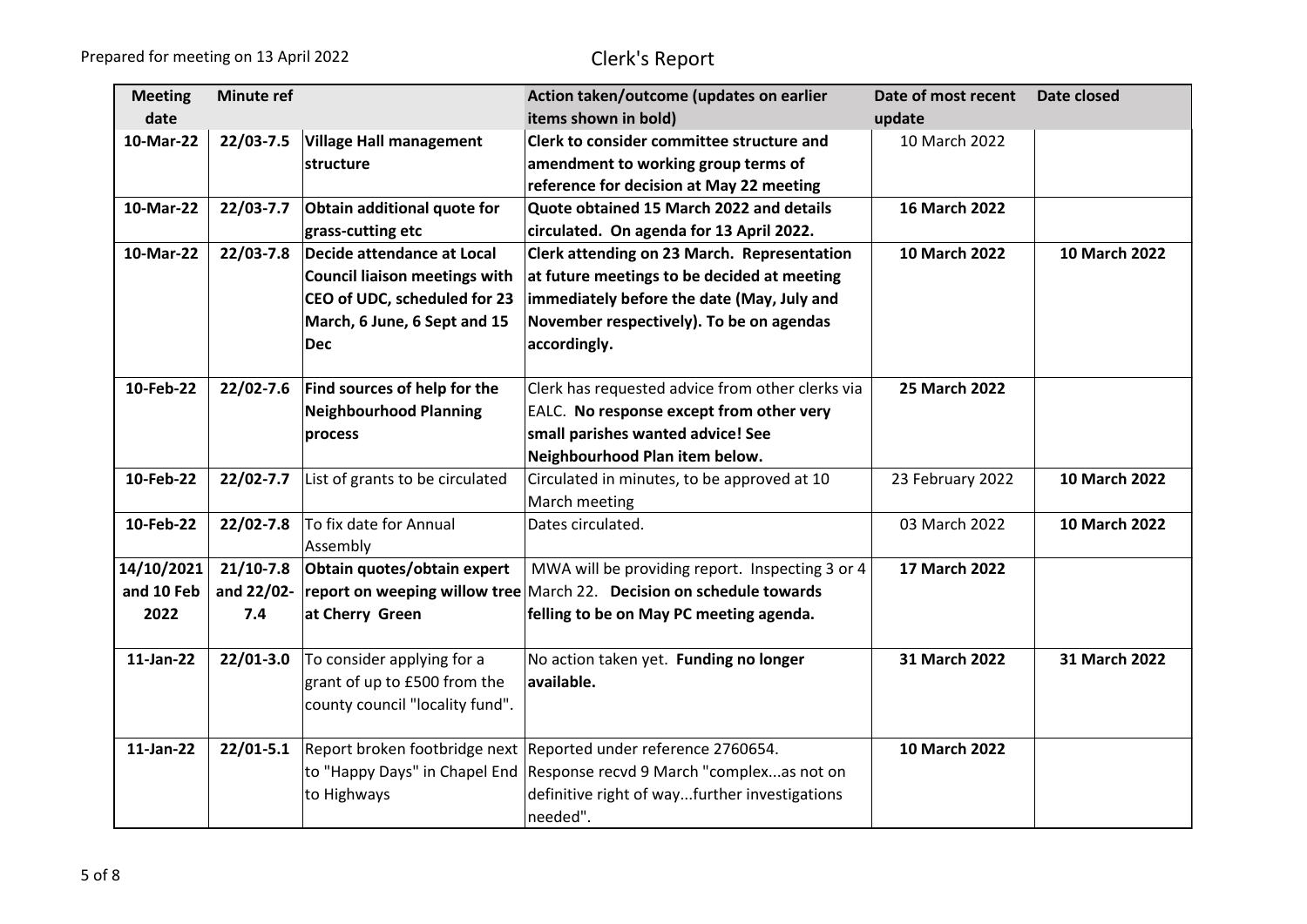| <b>Meeting</b><br>date | <b>Minute ref</b> |                                                                                 | Action taken/outcome (updates on earlier<br>items shown in bold)                                                                                                                                                                                                                                                                                                                                                                                                                                                                                                                                                                                                             | Date of most recent<br>update | Date closed |
|------------------------|-------------------|---------------------------------------------------------------------------------|------------------------------------------------------------------------------------------------------------------------------------------------------------------------------------------------------------------------------------------------------------------------------------------------------------------------------------------------------------------------------------------------------------------------------------------------------------------------------------------------------------------------------------------------------------------------------------------------------------------------------------------------------------------------------|-------------------------------|-------------|
| 11-Nov-21              | $21/11 - 8.5$     | Propose a Local Highways<br>Scheme and request approval<br>by county councillor | Submitted to Cllr Foley 5 Dec 21 who approved<br>it immediately and forwarded it to the Local<br>Highways Panel and Rissa Long of Essex<br>Highways. Will be on LHP agenda in February<br>2022 if not January 2022. Traffic surveys will be<br>carried out before any decisions taken on speed<br>or weight limits. Emails circulated to councillors<br>as they arise. Henham Parish Council strongly<br>supports plan and has asked their county<br>councillor Ray Gooding to support it. It appears<br>that the Essex Speed Management Strategy<br>(ESMS) suggests speed limits max 40 mph, poss<br>30 mph. Clerk has contacted Highways and<br>circulated to councillors. | 01 February 2022              |             |
| 29-Jul-21              | $21/7 - 8.1$      | Brick End)                                                                      | Concern re UDC's response to   Clerk to set out chronology so issue could be<br>planning appeal (Land south of raised with UDC - not yet done as PC's solicitors<br>advised not to raise complaint at this stage                                                                                                                                                                                                                                                                                                                                                                                                                                                             | 5 Nov 2021                    |             |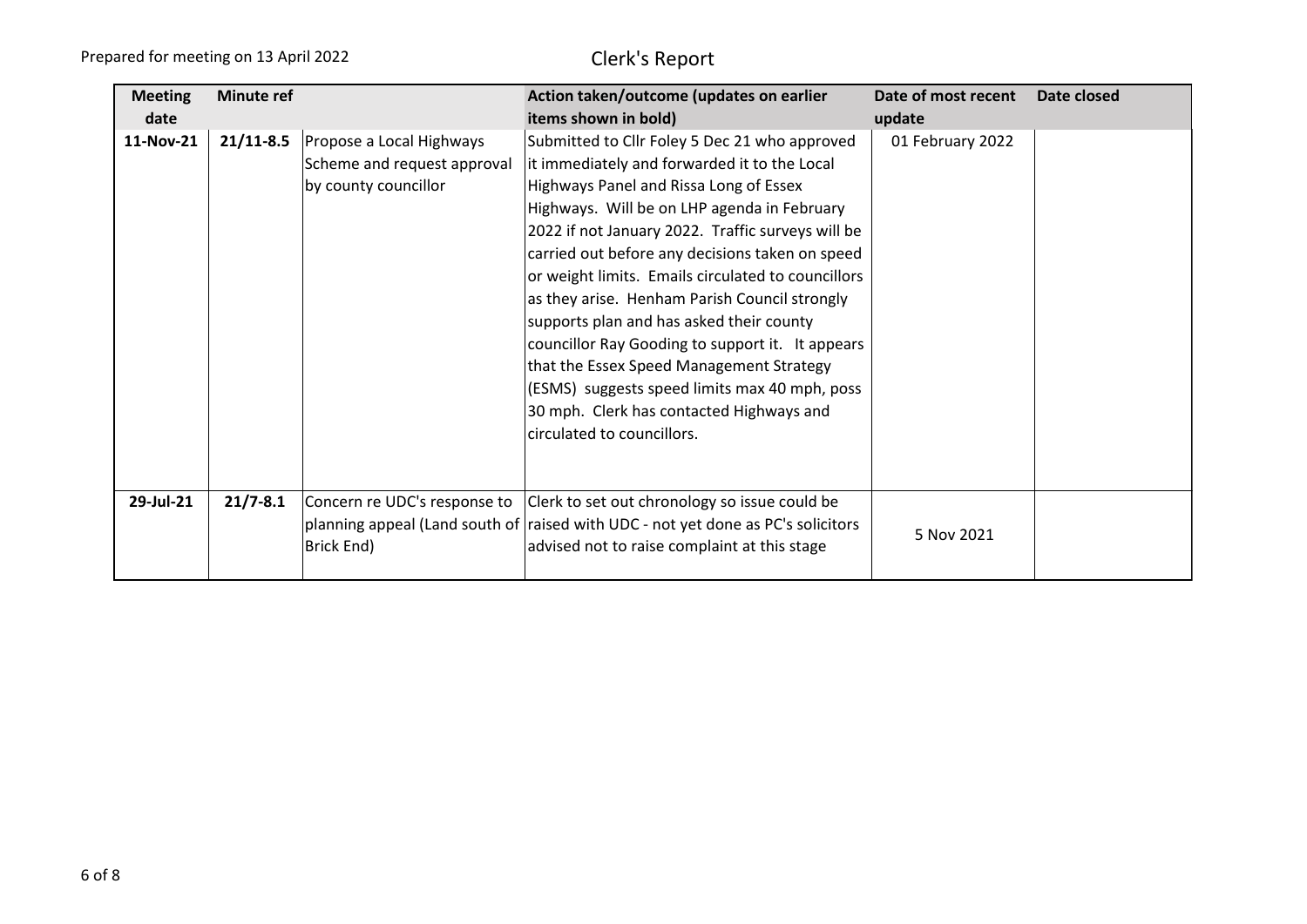| <b>Meeting</b>                          | <b>Minute ref</b>                         |                                                                  | Action taken/outcome (updates on earlier                                                                                                                                                                                                                                                                                                                                                                                                                | Date of most recent | Date closed |
|-----------------------------------------|-------------------------------------------|------------------------------------------------------------------|---------------------------------------------------------------------------------------------------------------------------------------------------------------------------------------------------------------------------------------------------------------------------------------------------------------------------------------------------------------------------------------------------------------------------------------------------------|---------------------|-------------|
| date                                    |                                           |                                                                  | items shown in bold)                                                                                                                                                                                                                                                                                                                                                                                                                                    | update              |             |
| 29 Jul 21, 9<br>Sept 21, 10<br>March 22 | $21/7 - 8.2$<br>$21/9 - 6.8$<br>22/03-6.6 | Neighbourhood Plan                                               | To complete expression of interest forms for<br>Locality when new tranche of funding is<br>announced. UDC has designated area (=parish<br>boundary). Funding of £2,500 awaited (will be<br>an earmarked reserve). Action plan to be<br>decided. Public meeting planned for Annual<br>Assembly date. Flyer advertising this was<br>distributed with April 22 parish magazine. RCCE<br>has advised briefly - see separate note for April<br>2022 meeting. | 01 April 2022       |             |
| 06-May-21                               | $21/5 - 7.1$                              | Check if Gigaclear would<br>provide free broadband for a<br>year | Roger and Phyllis Clark have not heard from<br>Gigaclear in response to their application for<br>"community hub" status for the Hall. No<br>change.                                                                                                                                                                                                                                                                                                     | 30 May 2021         |             |
| 06-May-21                               | $21/5 - 9.1$                              | Report damage to roadsign                                        | Reported to Essex Highways - ref 2718888,<br>photos sent. Also ref 2717622. Roadsign on<br>Brick End Road has been repositioned but not<br>by Highways. Problems with this and other<br>damaged signs raised with Martin Foley as<br>County Councillor. According to interactive map,<br>work is being scheduled.                                                                                                                                       | 21 June 2021        |             |